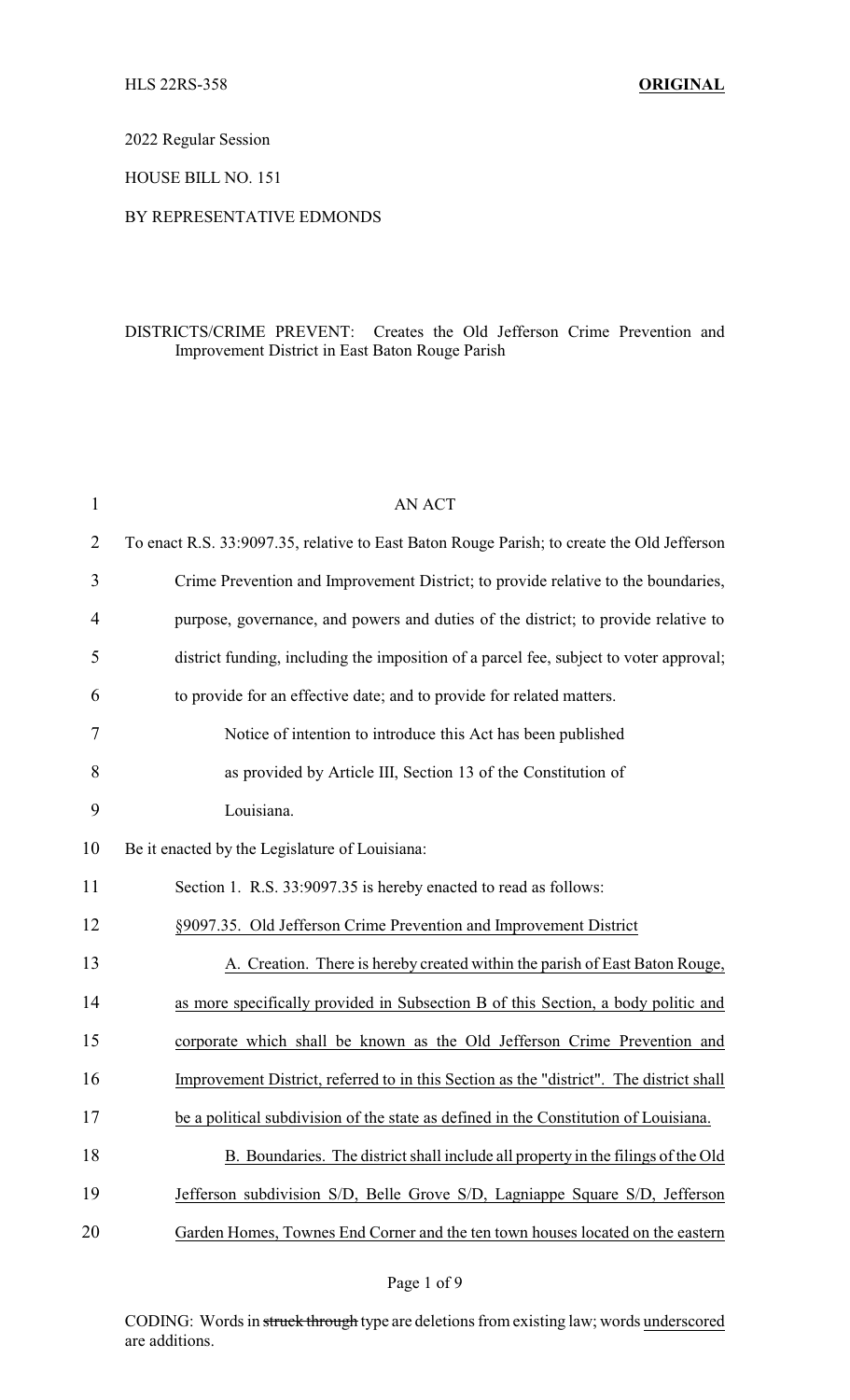| $\mathbf{1}$ | side of Baringer Road, which are legally identified as being part of the Jefferson Park |
|--------------|-----------------------------------------------------------------------------------------|
| 2            | Subdivision filed with the East Baton Rouge Parish Clerk of Court.                      |
| 3            | C. Purpose. The purpose of the district shall be to aid in crime prevention,            |
| 4            | to enhance security within the district, to provide for an increase in security patrols |
| 5            | in the district, and to provide for the overall betterment of the district.             |
| 6            | D. Governance. (1) The district shall be governed by a seven-member board               |
| 7            | of commissioners, referred to in this Section as the "board". The board shall be        |
| 8            | composed as follows:                                                                    |
| 9            | The board of directors of the Old Jefferson Neighborhood Association<br>(a)             |
| 10           | shall appoint four members.                                                             |
| 11           | (b) The member of the Louisiana House of Representatives whose district                 |
| 12           | encompasses all or the greater portion of the area of the district shall appoint one    |
| 13           | member.                                                                                 |
| 14           | The member of the Louisiana Senate whose district encompasses all or<br>(c)             |
| 15           | the greater portion of the area of the district shall appoint one member.               |
| 16           | (d)<br>The assessor for the parish of East Baton Rouge shall appoint one                |
| 17           | member.                                                                                 |
| 18           | All members of the board shall own property and reside within the<br>(2)                |
| 19           | district and shall be qualified voters of the district.                                 |
| 20           | $(3)(a)$ Members shall serve four-year terms after the initial terms as provided        |
| 21           | in this Subparagraph. Two members shall serve an initial term of one year; two shall    |
| 22           | serve two years; two shall serve three years, and one shall serve four years, as        |
| 23           | determined by lot at the first meeting of the board.                                    |
| 24           | (b) Members shall be eligible for reappointment.                                        |
| 25           | (4) Any vacancy in the membership of the board shall be filled in the manner            |
| 26           | of the original appointment. If the appointing authority responsible for the            |
| 27           | appointment of a member fails to fill a vacancy within thirty days, the remaining       |
| 28           | members of the board may appoint an interim successor to serve until the position       |
| 29           | is filled by the appointing authority.                                                  |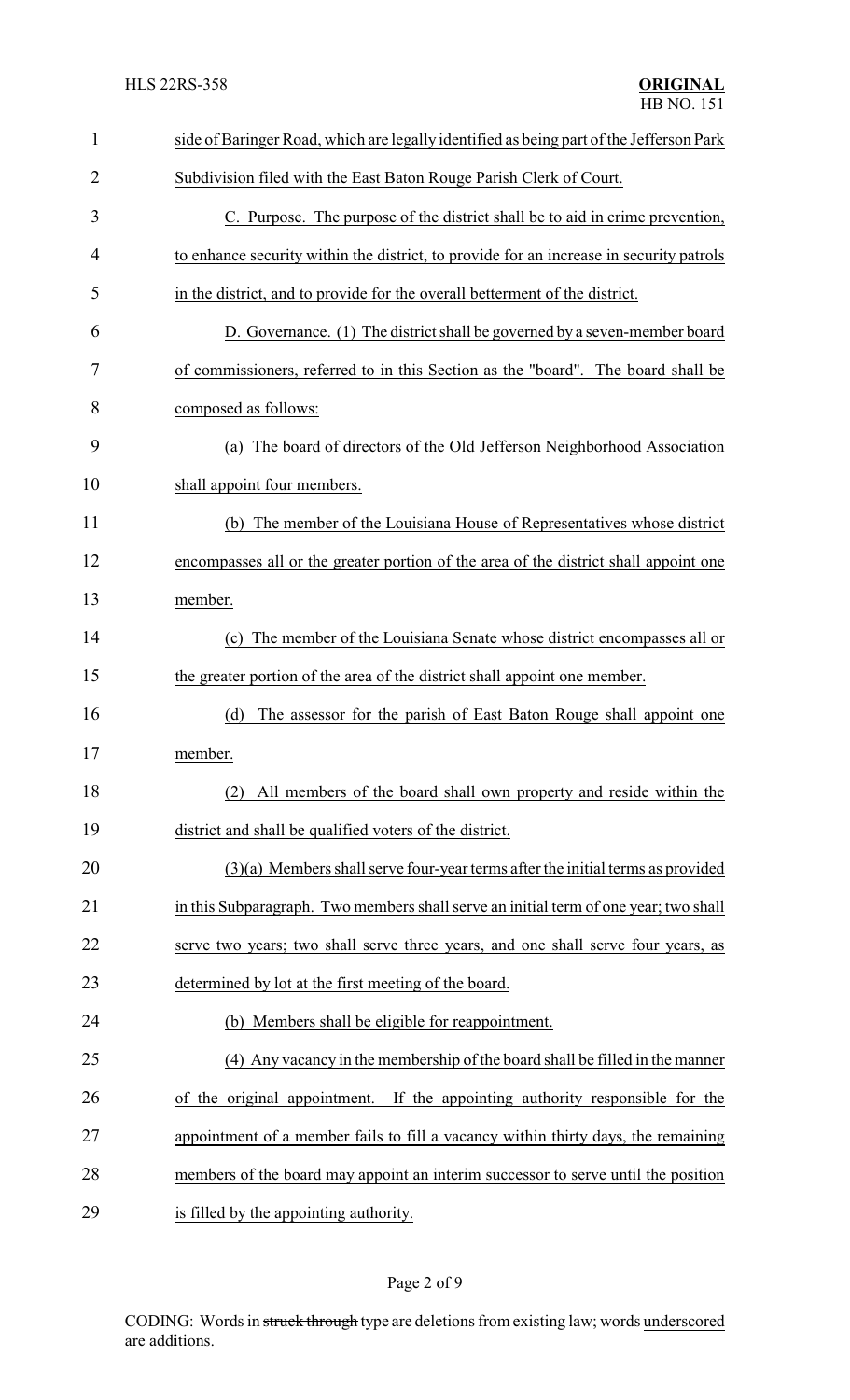| $\mathbf{1}$ | The board shall elect from its members a chairman, a vice chairman, a<br>(5)            |
|--------------|-----------------------------------------------------------------------------------------|
| 2            | secretary, a treasurer, and such other officers as it deems necessary. The duties of    |
| 3            | the officers shall be fixed by the bylaws adopted by the board.                         |
| 4            | (6) The members of the board shall serve without compensation but shall be              |
| 5            | reimbursed for reasonable out-of-pocket expenses directly related to the governance     |
| 6            | of the district, not to exceed one hundred dollars per year.                            |
| 7            | The board shall keep minutes of all meetings and shall make them<br>(7)                 |
| 8            | available through the secretary of the board. The minute books and archives of the      |
| 9            | district shall be maintained by the secretary of the board. The monies, funds, and      |
| 10           | accounts of the district shall be in the official custody of the board.                 |
| 11           | The board shall adopt such rules and regulations as it deems necessary<br>(8)           |
| 12           | or advisable for conducting its business affairs. The board shall hold regular          |
| 13           | meetings as shall be provided for in the bylaws and may hold special meetings at        |
| 14           | such times and places within East Baton Rouge Parish as may be prescribed in the        |
| 15           | bylaws.                                                                                 |
| 16           | (9) A majority of the membership of the board shall constitute a quorum for             |
| 17           | the transaction of business, and an official action of the board requires the favorable |
| 18           | vote of a majority of those members present and voting. All members of the board        |
| 19           | shall be voting members.                                                                |
| 20           | The domicile of the board shall be in East Baton Rouge Parish.<br>(10)                  |
| 21           | E. Powers and duties. The district, acting through its board, shall have the            |
| 22           | following powers and duties:                                                            |
| 23           | (1) To sue and be sued.                                                                 |
| 24           | To adopt, use, and alter at will a corporate seal.<br>(2)                               |
| 25           | To receive and expend funds collected pursuant to Subsections F and G<br>(3)            |
| 26           | of this Section and in accordance with a budget adopted as provided by Subsection       |
| 27           | H of this Section.                                                                      |
| 28           | (4) To enter into contracts with individuals or entities, private or public.            |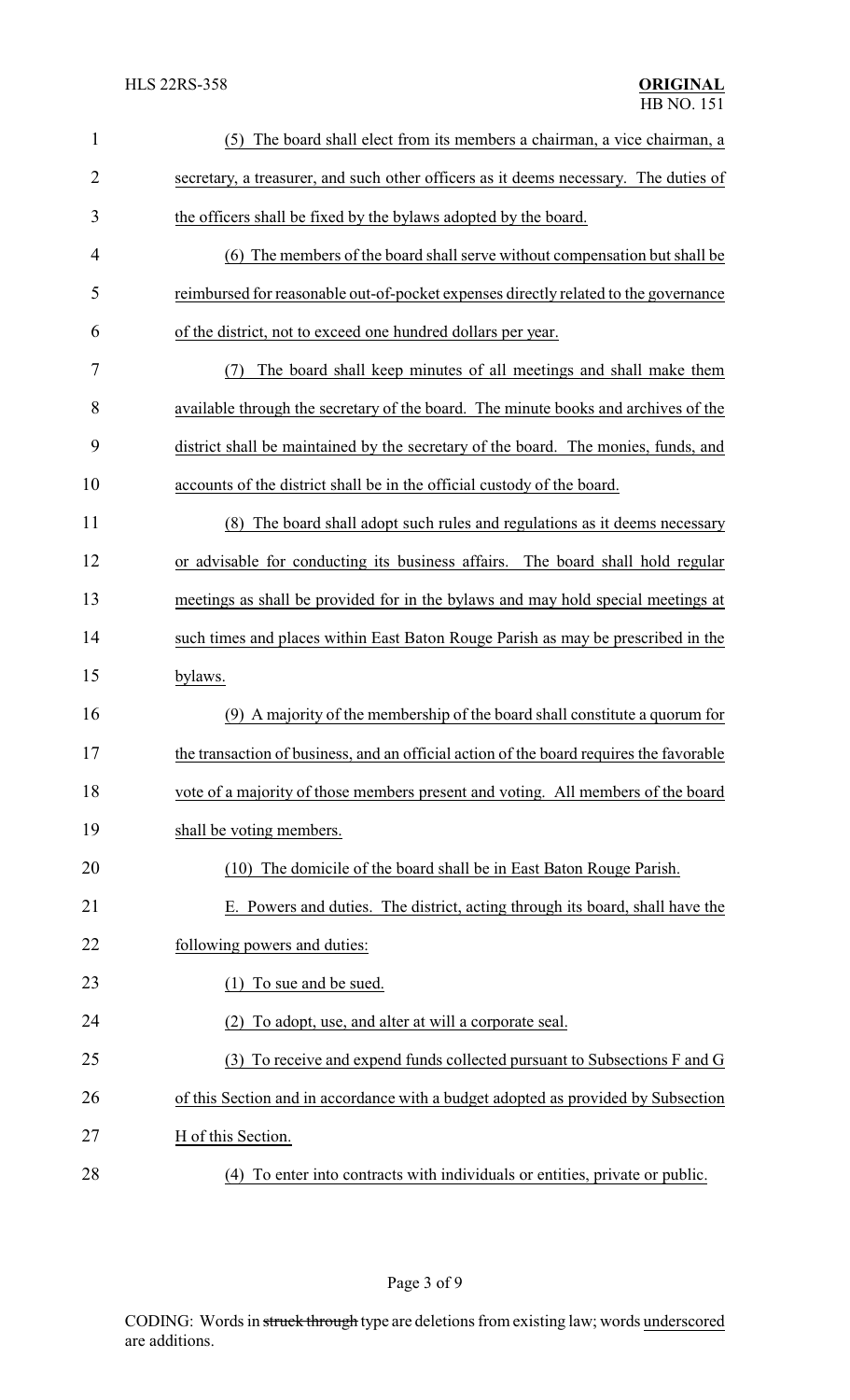| $\mathbf{1}$   | (5) To provide or enhance security patrols in the district, to provide for                |
|----------------|-------------------------------------------------------------------------------------------|
| $\overline{2}$ | improved lighting, signage, or matters relating to the security of the district, to       |
| 3              | provide for the beautification of and improvement to the district, and to provide         |
| 4              | generally for the overall betterment of the district.                                     |
| 5              | (6) To enter into contracts and agreements with one or more other districts               |
| 6              | for the joint security, improvement, or betterment of all participating districts.        |
| 7              | To provide for such services and make such expenditures as the board                      |
| 8              | deems proper to carry out the purposes of the district.                                   |
| 9              | (8) To acquire or lease items and supplies which the board deems proper to                |
| 10             | carry out the purposes of the district.                                                   |
| 11             | (9) To procure and maintain liability insurance against any personal or legal             |
| 12             | liability of a board member that may be asserted or incurred based upon service as        |
| 13             | a member of the board or that may arise as a result of actions taken within the scope     |
| 14             | and discharge of duties as a member of the board.                                         |
| 15             | (10) To perform or have performed any other function or activity necessary                |
| 16             | or appropriate to carry out the purposes of the district or for the overall betterment    |
| 17             | of the district.                                                                          |
| 18             | F. Parcel fee. The governing authority of the district may impose and collect             |
| 19             | a parcel fee within the district subject to and in accordance with the provisions of this |
| 20             | Subsection:                                                                               |
| 21             | $(1)(a)$ The fee shall be imposed on each improved and unimproved parcel                  |
| 22             | located within the district.                                                              |
| 23             | For purposes of this Section, a parcel shall be defined as a lot, a<br>(b)                |
| 24             | subdivided portion of ground, or an individual tract within filings of Old Jefferson      |
| 25             | Subdivision, and which is listed on the tax rolls for assessment of property taxes. The   |
| 26             | owner of the parcel shall be responsible for payment of the fee.                          |
| 27             | The amount of the fee shall be as provided in a duly adopted<br>(2)(a)                    |
| 28             | resolution of the board. The fee shall be a flat fee per parcel not to exceed one         |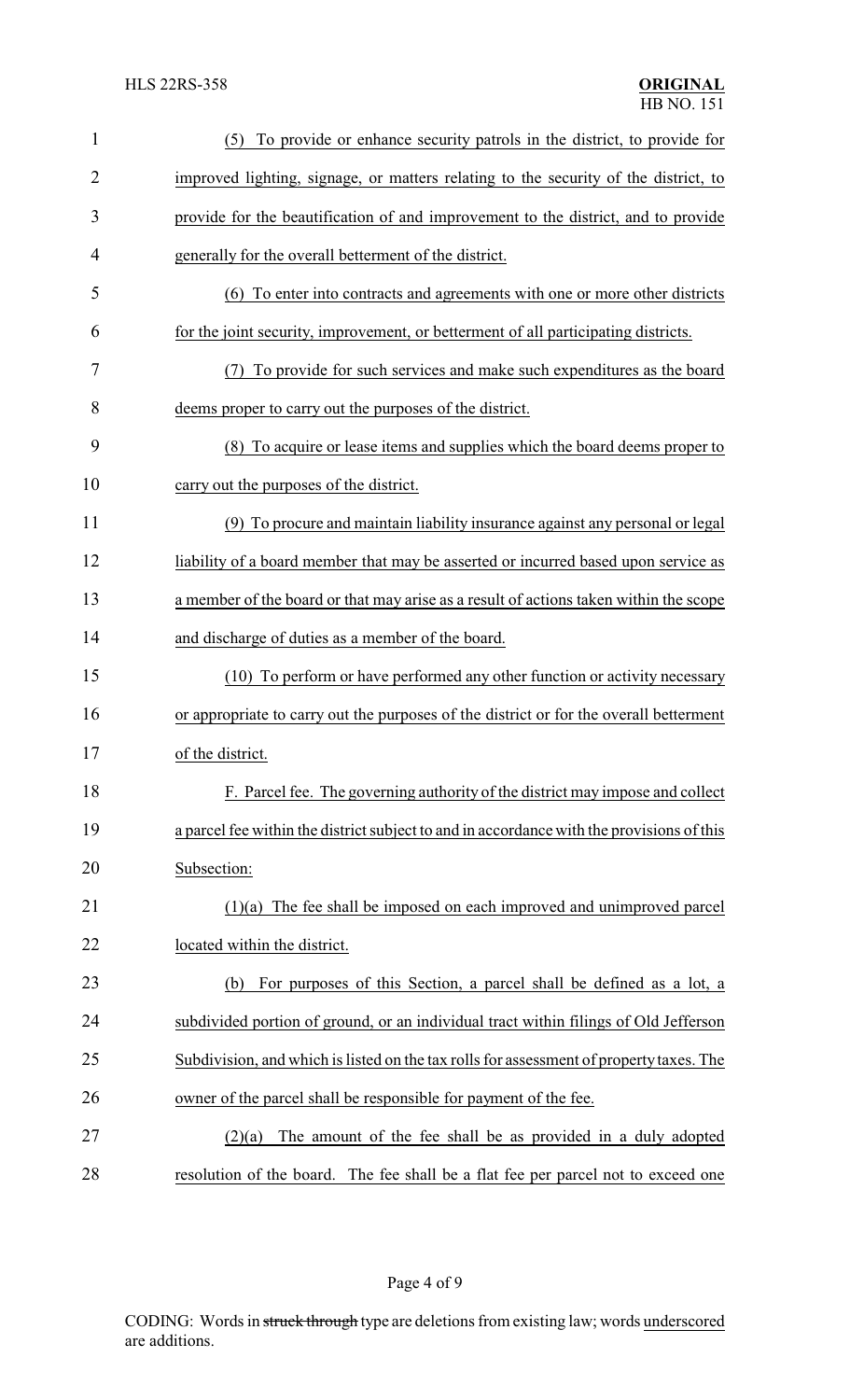| $\mathbf{1}$   | hundred fifty dollars per year for each parcel; however, the initial fee for the first |
|----------------|----------------------------------------------------------------------------------------|
| $\overline{2}$ | calendar year shall not exceed one hundred dollars per parcel.                         |
| 3              | (b) The board may increase the fee one time during each subsequent calendar            |
| 4              | year not to exceed five percent of the amount of the fee imposed during the previous   |
| 5              | calendar year; however, the amount of the fee shall not exceed the maximum amount      |
| 6              | authorized in Subparagraph (a) of this Paragraph.                                      |
| 7              | Notwithstanding the provisions of Subparagraphs (a) and (b) of this<br>(c)             |
| 8              | Paragraph, owners who have been granted the Louisiana Special Assessment Level         |
| 9              | pursuant to Article VII, Section $18(G)(1)$ of the Constitution of Louisiana shall be  |
| 10             | charged fifty percent of the parcel fee charged to other owners.                       |
| 11             | (d) No fee may be imposed or increased pursuant to the provisions of this              |
| 12             | Subsection unless the question of its imposition and the board's authority to increase |
| 13             | the fee has been approved by a majority of the registered voters of the district who   |
| 14             | vote on the proposition at an election held for that purpose in accordance with the    |
| 15             | Louisiana Election Code.                                                               |
| 16             | If approved, the fee and the board's authority to increase the fee shall<br>(e)        |
| 17             | expire in ten years, but the fee and the board's authority to increase the fee may be  |
| 18             | renewed if approved by a majority of the registered voters of the district voting on   |
| 19             | the proposition at an election as provided in Subparagraph (d) of this Paragraph. If   |
| 20             | the fee and board's authority to increase the fee is renewed, the term of the          |
| 21             | imposition of the fee shall be as provided in the proposition authorizing such         |
| 22             | renewal, not to exceed ten years.                                                      |
| 23             | (3) The fee shall be collected at the same time and in the same manner as ad           |
| 24             | valorem taxes are collected for East Baton Rouge Parish. The tax collector shall       |
| 25             | collect and remit to the district all amounts collected not more than sixty days after |
| 26             | collection; however, the district may enter into an agreement with the tax collector   |
| 27             | to authorize retention of an annual collection fee, not to exceed one percent of the   |
| 28             | amount collected.                                                                      |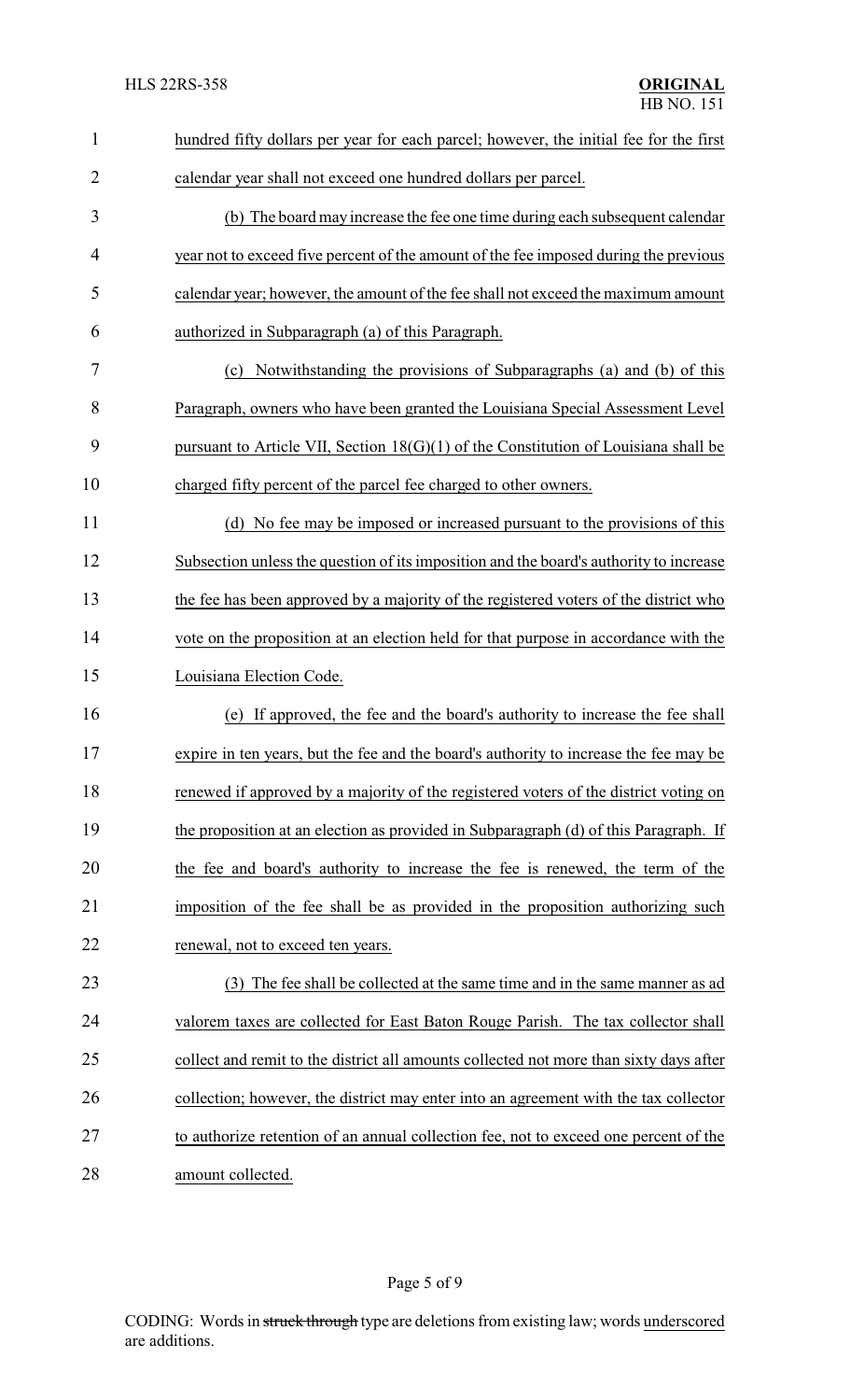| $\mathbf{1}$   | (4) Any parcel fee which is unpaid shall be added to the tax rolls of East               |
|----------------|------------------------------------------------------------------------------------------|
| $\overline{2}$ | Baton Rouge Parish and shall be enforced with the same authority and subject to the      |
| 3              | same penalties and procedures as unpaid ad valorem taxes.                                |
| 4              | G. Additional contributions. The district may solicit, accept, and expend                |
| 5              | additional voluntary contributions and grants to carry out the purposes of the district. |
| 6              | H. Budget. (1) The board shall adopt an annual budget in accordance with                 |
| 7              | the Louisiana Local Government Budget Act, R.S. 39:1301 et seq.                          |
| 8              | The district shall be subject to audit by the legislative auditor pursuant<br>(2)        |
| 9              | to R.S. 24:513                                                                           |
| 10             | I. Miscellaneous provisions. (1) It is the purpose and intent of this Section            |
| 11             | that any additional law enforcement personnel and services provided for through the      |
| 12             | fees authorized in this Section shall be supplemental to, and not in lieu of, personnel  |
| 13             | and services to be provided in the district by publicly funded law enforcement           |
| 14             | agencies.                                                                                |
| 15             | If the district ceases to exist, any funds, equipment, and property of the<br>(2)        |
| 16             | district shall be transmitted to the governing authority of the municipality in which    |
| 17             | district is located if the district was located within the boundaries of an incorporated |
| 18             | area or to the governing authority of the parish of East Baton Rouge if the district     |
| 19             | was not located within the boundaries of an incorporated area and shall be used only     |
| 20             | within the district for the purposes set forth in this Section.                          |
| 21             | J. Indemnification and exculpation. (1) The district shall indemnify its                 |
| 22             | officers and board members to the fullest extent permitted by R.S. 12:227, as fully      |
| 23             | as if the district were a nonprofit corporation governed thereby, and as may be          |
| 24             | provided in the district's bylaws.                                                       |
| 25             | (2) No board member or officer of the district shall be liable to the district           |
| 26             | or to any individual who resides, owns property, visits, or otherwise conducts           |
| 27             | business in the district for monetary damages, for breach of his duties as a board       |
| 28             | member or officer, provided that this provision shall not eliminate or limit the         |
| 29             | liability of a board member or officer for any of the following:                         |

## Page 6 of 9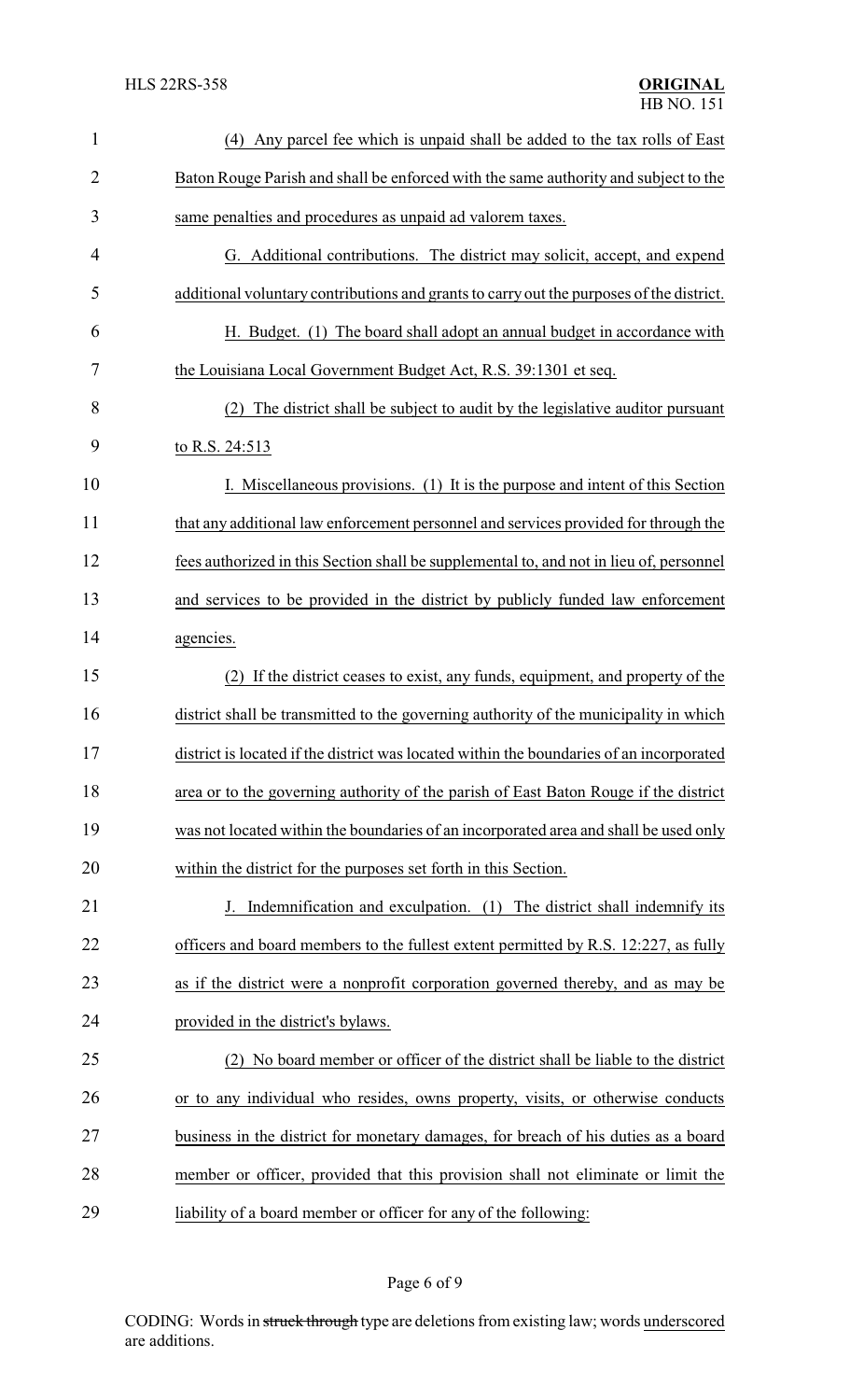| 1              | Acts or omissions not in good faith or which involve intentional<br>(a)                       |
|----------------|-----------------------------------------------------------------------------------------------|
| $\overline{2}$ | misconduct or a knowing violation of law.                                                     |
| 3              | Any transaction from which he or she derived an improper personal<br>(b)                      |
| 4              | benefit.                                                                                      |
| 5              | To the fullest extent permitted by R.S. 9:2792 et seq., including R.S.<br>(3)                 |
| 6              | 9:2792.1 through 2792.9, a person serving the district as a board member or officer           |
| 7              | shall not be individually liable for any act or omission arising out of the performance       |
| 8              | of his duties.                                                                                |
| 9              | Section 2. This Act shall become effective upon signature by the governor or, if not          |
| 10             | signed by the governor, upon expiration of the time for bills to become law without signature |
| 11             | by the governor, as provided by Article III, Section 18 of the Constitution of Louisiana. If  |
| 12             | vertoed by the governor and subsequently approved by the legislature, this Act shall become   |
| 13             | effective on the day following such approval.                                                 |

## DIGEST

The digest printed below was prepared by House Legislative Services. It constitutes no part of the legislative instrument. The keyword, one-liner, abstract, and digest do not constitute part of the law or proof or indicia of legislative intent. [R.S. 1:13(B) and 24:177(E)]

| HB 151 Original | 2022 Regular Session | Edmonds |
|-----------------|----------------------|---------|
|                 |                      |         |

**Abstract:** Creates the Old Jefferson Crime Prevention and Improvement District in East Baton Rouge Parish. Provides for the district's boundaries, purpose, governance, and funding, including the authority to impose a parcel fee.

Proposed law creates the Old Jefferson Crime Prevention and Improvement District in East Baton Rouge Parish as a political subdivision of the state for the purpose of aiding in crime prevention and providing for overall betterment of the district. Provides for district boundaries. Provides that the district shall be governed by a board of commissioners composed as follows:

- (1) Four members appointed by the Old Jefferson Neighborhood Assoc.
- (2) One member appointed by the member of the La. House of Representatives whose district encompasses all or the greater portion of the area of the district.
- (3) One member appointed by the member of the La. Senate whose district encompasses all or the greater portion of the area of the district.
- (4) One member appointed by the parish assessor of E. Baton Rouge.

Requires board members to own property and reside in the district and to be qualified voters of the district.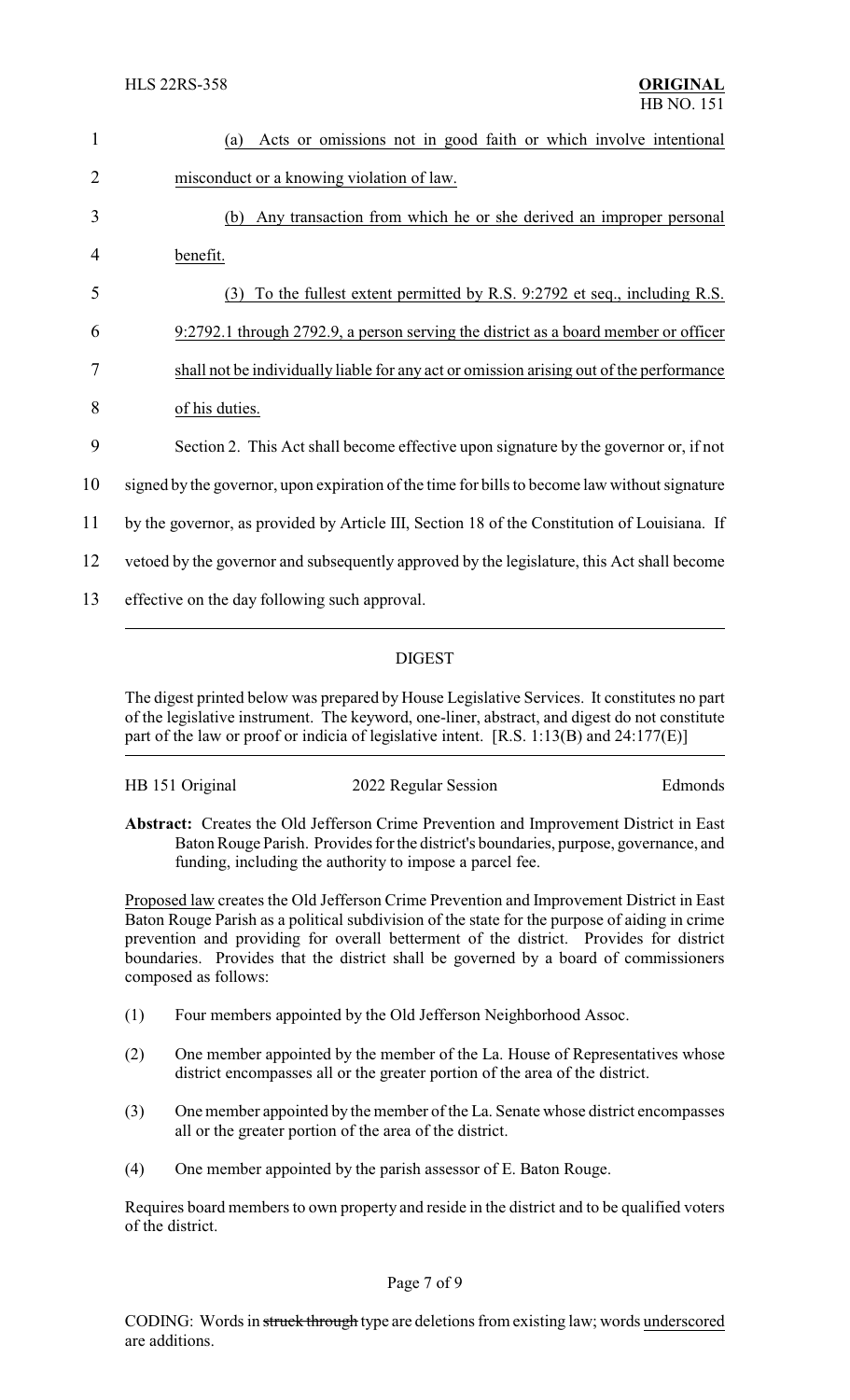Proposed law provides for the district's powers and duties including the following:

- (1) To sue and be sued.
- (2) To adopt, use, and alter at will a corporate seal.
- (3) To receive and expend funds from an authorized parcel fee and in accordance with an adopted budget.
- (4) To enter into contracts with individuals or entities, private or public.
- (5) To provide or enhance security patrols in the district, to provide for improved lighting, signage, or matters relating to the security of the district, to provide for the beautification of and improvement to the district, and to provide generally for the overall betterment of the district.
- (6) To enter into contracts and agreements with one or more other districts for the joint security, improvement, or betterment of all participating districts.

Proposed law authorizes the governing authority of the district, subject to voter approval, to impose and collect a parcel fee on each improved and unimproved parcel within the district not to exceed \$150 per parcel per year, which amount shall be as provided in a duly adopted board resolution. Provides, however, that the initial fee for the first calendar year shall not exceed \$100 per parcel. Authorizes the board to increase the fee one time during each calendar year not to exceed 5% of the amount of the fee imposed during the previous calendar year. Present law provides however, that an owner who qualifies for the special assessment pursuant to present constitution (Art. 7, Sec.  $18(G)(1)$ ) shall be charged 50% of the amount charged to other owners.

Present law provides that the fee and the board's authority to increase the fee expires in 10 years, but authorizes renewal of the fee for a term not to exceed 10 years. Defines "parcel" as a lot, a subdivided portion of ground, or an individual tract within the boundaries of the district which is listed on the tax rolls for assessment of property taxes.

Proposed law provides that the fee shall be collected in the same manner and at the same time as ad valorem taxes and that any unpaid fee shall be added to the parish tax rolls and enforced with the same authority and subject to the same penalties and procedures as unpaid ad valorem taxes. Requires the tax collector to remit to the district all amounts collected not more than 60 days after collection and authorizes the district to enter into an agreement with the tax collector to authorize the retention of a collection fee, not to exceed 1% of the amount collected.

Proposed law requires the district's board to adopt an annual budget in accordance with the La. Local Government Budget Act and provides that the district shall be subject to audit by the legislative auditor.

Proposed law provides that it is the purpose and intent of proposed law that the additional law enforcement personnel and their services provided for through the fees authorized by proposed law shall be supplemental to, and not in lieu of, personnel and services provided in the district by publicly funded law enforcement agencies.

Proposed law provides that if the district ceases to exist, all district funds and property shall be transmitted to the governing authority of the municipality in which district is located if the district was in an incorporated area or to E Baton Rouge Parish if the district was not in an incorporated area and used to promote and enhance the security, beautification, and overall betterment of the area included within the district.